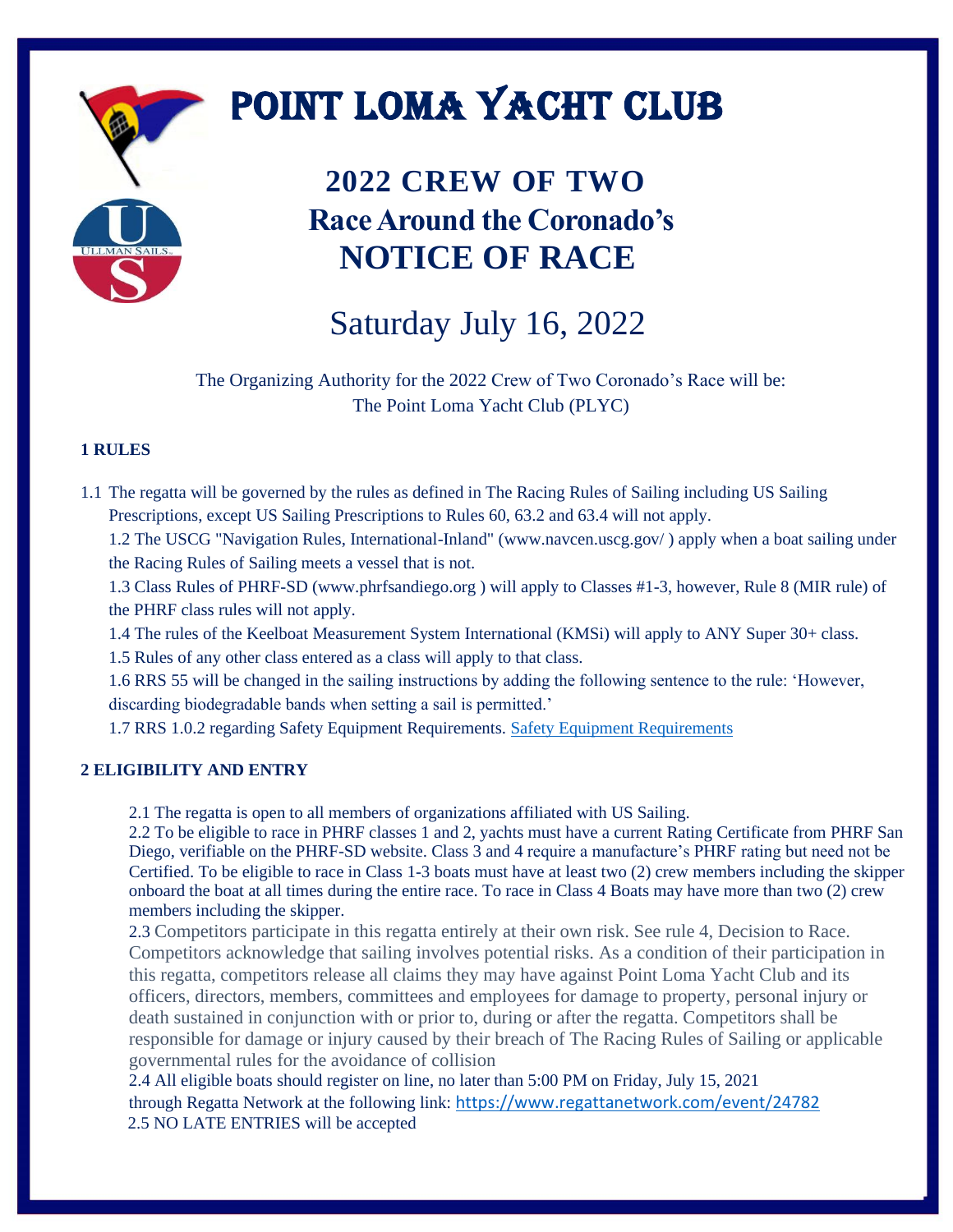#### **3 FEES**

\$20 Registration fee for all non PLYC Members. No Charge for PLYC Members.

#### **4 CLASS BREAKS AND CLASS PENNANTS**

4.1 The class numeral pennant must be flown from the backstay of all yachts when checking in, while racing, and when finishing.

#### **4.2 Class Breaks: Pennant**

Class 1 Spinnaker PHRF - Flag #1 Class 2 Non-Spinnaker PHRF - Flag #2 Class 3 Multihull Spinnaker P Spinnaker and Non-Spinnaker Flag #3 Class 4 Open Class Monohull Spinnaker and Non-Spinnaker - Flag #4

#### **5 SCHEDULE**

5.1 One race is scheduled/ 4 classes 5.2 The scheduled time of the warning signal for the first race is 11:25 AM.

#### **6 SAILING INSTRUCTIONS AND COURSES**

The sailing instructions and registration will be available at: Regatta Network <https://www.regattanetwork.com/event/24782>

#### **7 VENUE**

7.1 The starting area is in the vicinity of Buoy 9.

7.2 The Racing Area covers the general locale known as San Diego Bay, Los Coronado's Islands, the Pacific Ocean, and will include Mexican waters. For navigation, refer to NOAA Chart #18765 for Course #1 and #18733 for alternative courses.

#### **8 PENALTY SYSTEM**

8.1 For all classes, the first two sentences of Rule 44.1 are changed to: 'A boat may take a One-Turn Penalty when she may have broken one or more rules of Part 2 in an incident while racing or rule 31. However, when she may have broken one or more rules of Part 2 in an incident while in the zone around a mark other than a starting mark, her penalty shall be a Two-Turns Penalty.'

8.2 Appendix T2 Penalties Taken After a Race will apply.

8.3 Appendix T5 Protest Arbitration will apply.